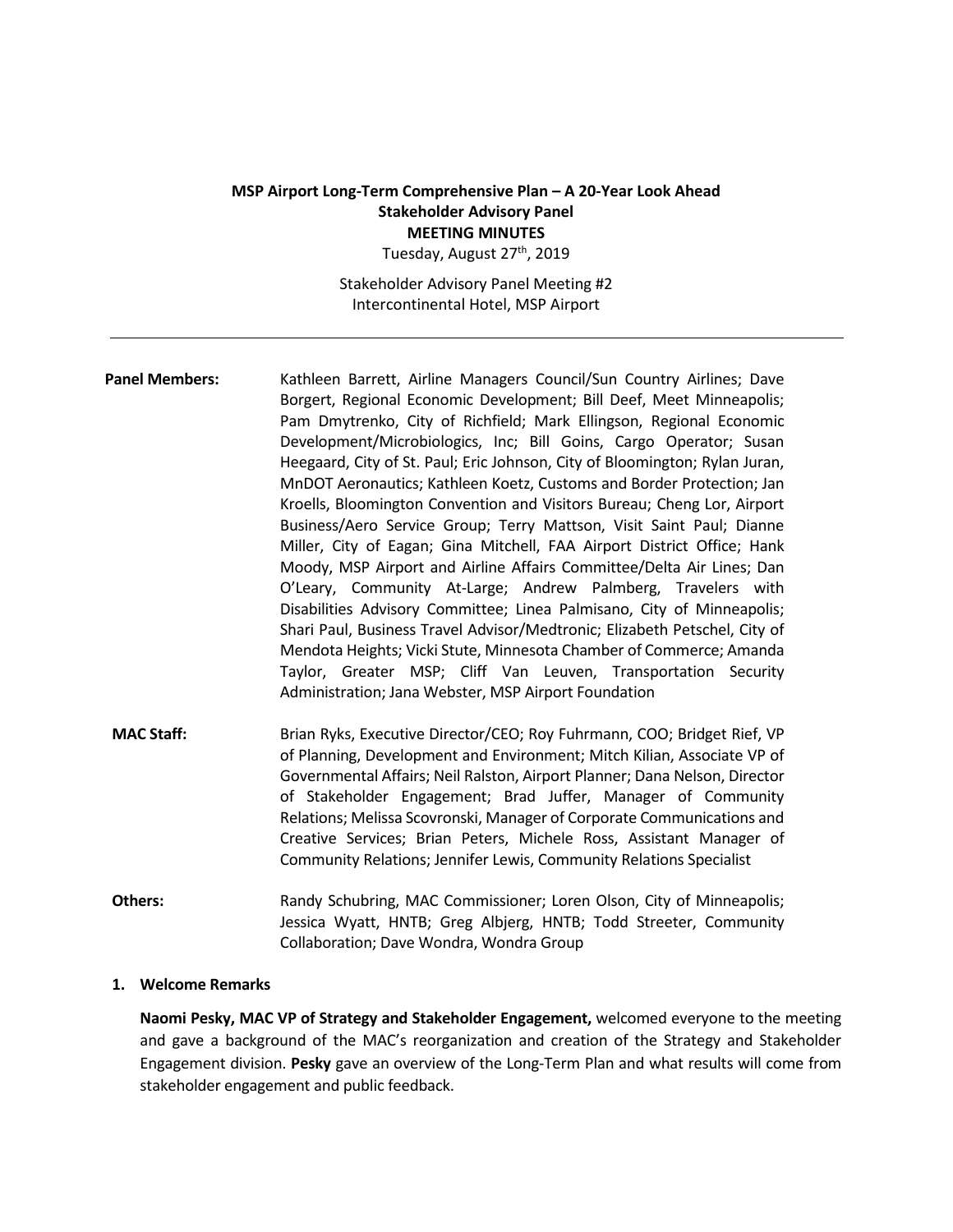## **2. Panel Introductions**

The Stakeholder Advisory Panel consists of 29 members from tourism associations, airport tenants, public partnerships, regional businesses, passenger groups, local communities. Each member introduced themselves, mentioned the organization they represent as stakeholders, and gave a brief synopsis of what they'd like to learn through their panel participation. Afterwards, **Dana Nelson** asked all MAC staff to introduce themselves as well as any other members of the public.

# **3. Planning update and baseline/forecast passenger and operations activity levels**

**Neil Ralston, Airport Planner,** introduced the activity forecasting phase, which is being done in partnership with MAC's airport consultant, Ricondo and Associates. **Ralston** started with the objective to develop aviation forecasts for MSP that identify a likely range of demand levels for aviation services. Included in this, the forecasts should have a high level of detail, provide a reasonable range of possibilities, and engage stakeholders to provide insight and input in development.

At the time of this meeting, four steps in the forecast process are complete and two steps are in process. This plan uses 2018 as the baseline year and the information includes passenger originations and total enplanements, air cargo activity, total operations, forecast scenarios and alternative scenarios. This will lead to annual projections and design day flight schedules. Ralston followed up this information

**Ralston** moved on to an update on the airfield capacity study, which is being conducted with MAC's airport consultant, HNTB. He reviewed the objective: to use state of the art simulation tools to predict how the MSP airfield and close-in airspace will perform under forecasted aircraft levels. This study should develop a baseline and then predict how much existing capacity is needed to accommodate current and forecasted demands. It will also help to develop a flexible simulation model to be used to test how alternative scenarios affect capacity.

**Ralston** presented historical flight data, runway configurations, operational considerations and the capacity study schedule. At the time of this presentation, the team was on Phase 1 of a 3-phase process, final deliverable is scheduled to be complete in June 2020.

# **4. Recap Panel meeting #1**

**Dana Nelson, Director of Stakeholder Engagement,** began by reminding the group of the goals of the panel: to have a broad representation of stakeholders who will take information from planning resources, share with their communities and constituents, and return to the panel with feedback and to directly communicate community concerns. **Nelson** reviewed the order and process of the first meeting which took place on June  $10<sup>th</sup>$ , 2019. The meeting was mostly an open discussion and there were a number of insights from panel members.

For purposes of documenting the discussion, comments during the open conversation were divided into five topic areas: Curbside, Roadways and Public Transit; Passenger Amenities and Services; Airport Safety and Security; Air Cargo Activities; General Comments/Questions. **Nelson** said that the insights as well as the actions MAC is taking to either incorporate them into the Plan, develop new Frequently Asked Questions, or otherwise address the themes is provided in a 9-page Panel Report that was included in the meeting materials and posted on the Long-Term Plan website.